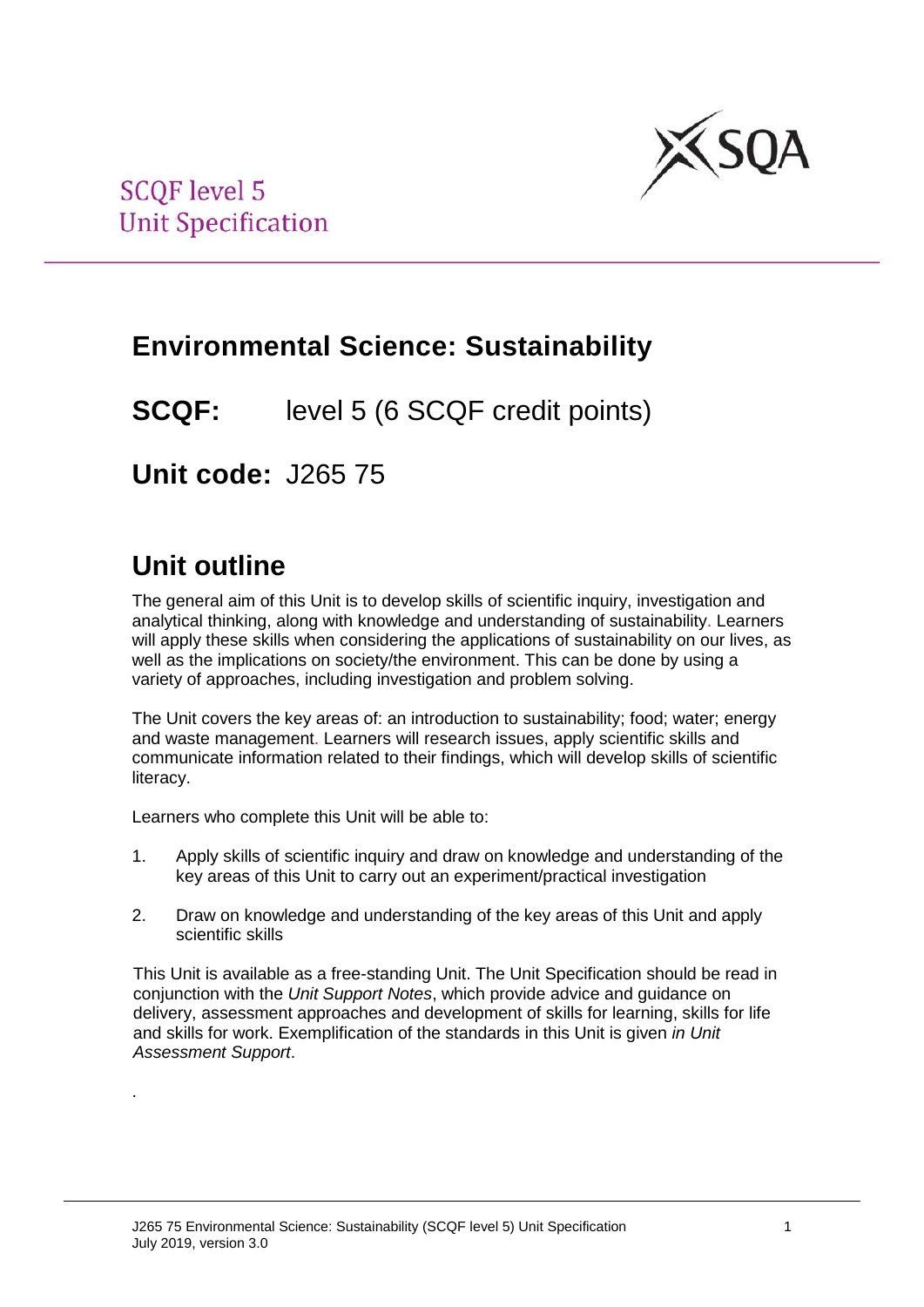## **Recommended entry**

Entry to this Unit is at the discretion of the centre. However, learners would normally be expected to have attained the skills, knowledge and understanding required by one or more of the following or equivalent qualifications and/or experience:

- ♦ National 4 Environmental Science Course or relevant component Units
- ♦ National 4 Geography Course or relevant component Units
- ♦ National 4 Science Course or relevant component Units

### **Equality and inclusion**

This Unit Specification has been designed to ensure that there are no unnecessary barriers to learning or assessment. The individual needs of learners should be taken into account when planning learning experiences, selecting assessment methods or considering alternative evidence. For further information, please refer to the *Unit Support Notes.*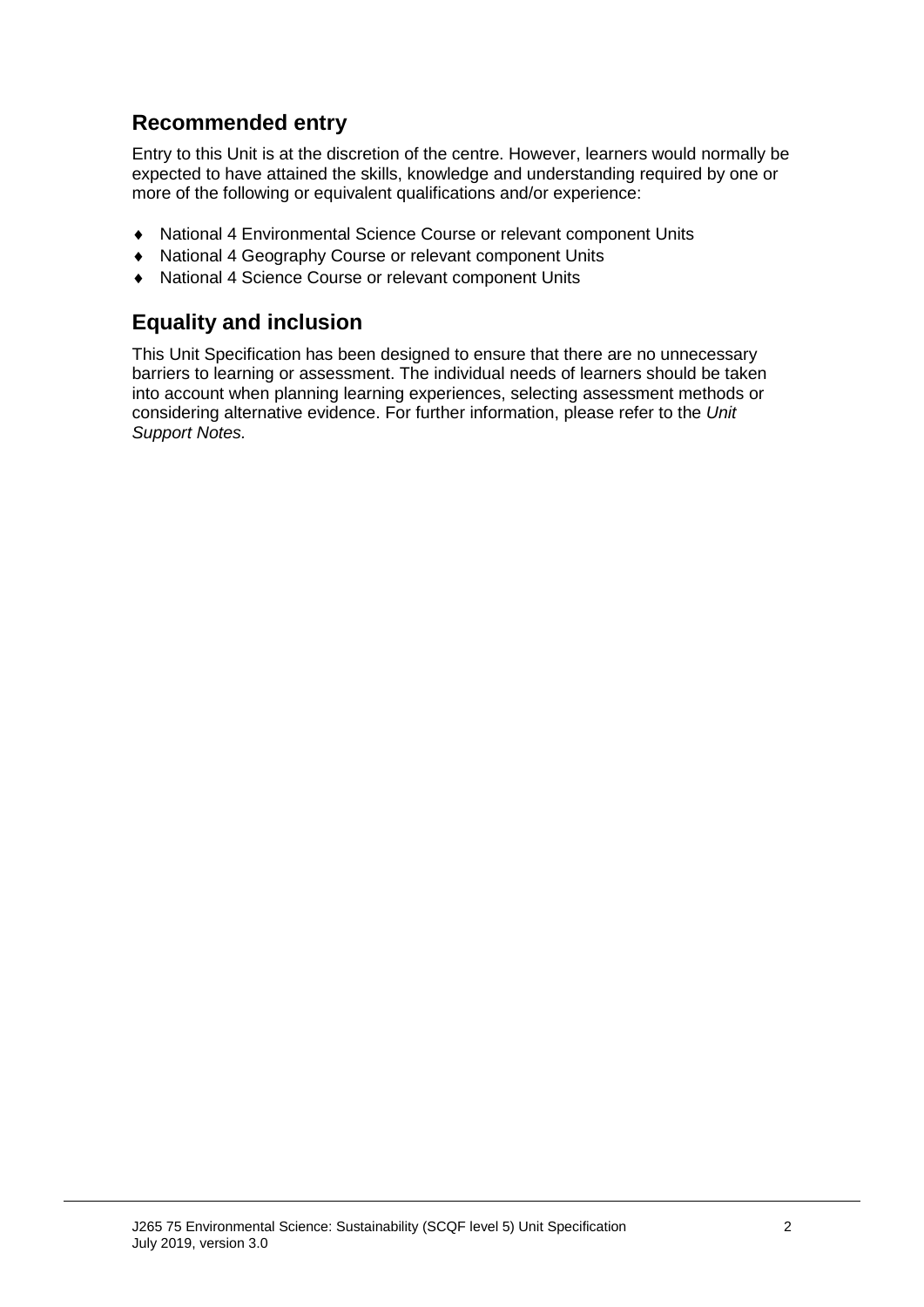# **Standards**

## **Outcomes and Assessment Standards**

### **Outcome 1**

The learner will:

- **1 Apply skills of scientific inquiry and draw on knowledge and understanding of the key areas of this Unit to carry out an experiment/practical investigation by:**
- 1.1 Planning an experiment/practical investigation
- 1.2 Following procedures safely<br>1.3 Making and recording obser
- Making and recording observations/measurements correctly
- 1.4 Presenting results in an appropriate format
- 1.5 Drawing valid conclusions
- 1.6 Evaluating experimental procedures

### **Outcome 2**

The learner will:

- **2 Draw on knowledge and understanding of the key areas of this Unit and apply scientific skills by:**
- 2.1 Making accurate statements
- 2.2 Solving problems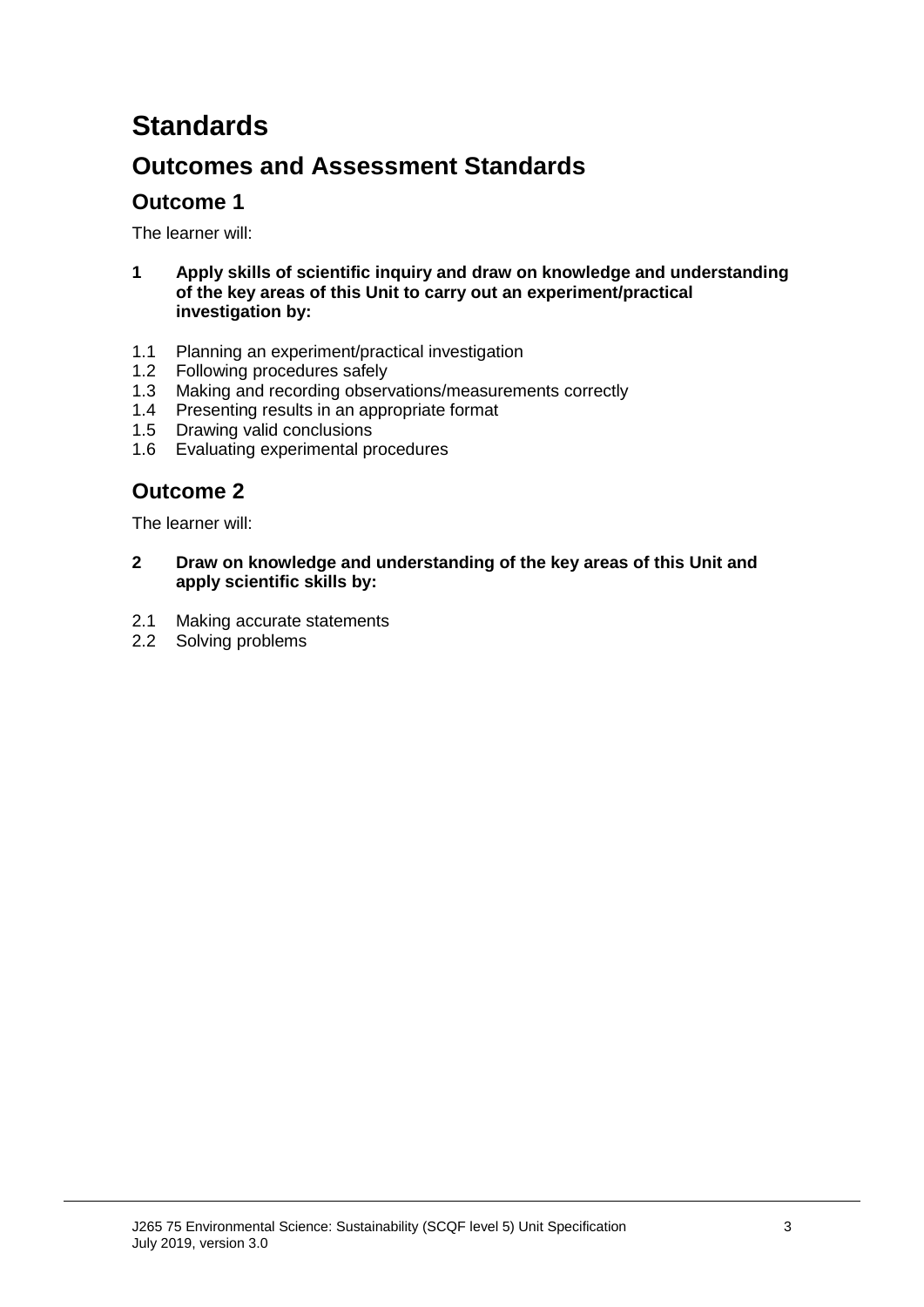## **Evidence Requirements for the Unit**

Assessors should use their professional judgement, subject knowledge and experience, and understanding of their learners, to determine the most appropriate ways to generate evidence and the conditions and contexts in which they are used.

The key areas covered in this Unit are: an introduction to sustainability, food, water, energy and waste management.

#### **Sustainability 1 Introduction to sustainability** a. Introduction to sustainability, to include definition. Sustainable development, to include definition, to include integration of social, economic and environmental issues, as well as the implementation of Agenda 21 to facilitate sustainable development at a local authority/community level b. Global citizenship **2 Food** a. The impacts of increasing global population on food supplies b. Strategies in farming for a secure food supply, to include intensive farming, GM crops and agrochemicals c. Organic farming: advantages and disadvantages d. Strategies in freshwater and marine-based systems for a secure food supply, to include intensive fishing and alternative species e. Fish conservation approaches, to include marine conservation areas, zoning, sustainable fishing methods f. The environmental impact of food distribution — 'food miles' — to include the term 'carbon footprint'. The term 'carbon neutral', including the impacts of carbon offsetting g. National and European policies and legislation relating to food production **3 Water** a. The impacts of increasing global population on water supplies. Clean water supplies in LEDCs and MEDCs b. Issues arising from water use in: industry — thermal pollution, effluents agriculture — water abstraction and irrigation, may lead to low water levels in rivers domestic — washing, cooking, heating, sanitary, may lead to water shortages in times of drought, may lead to water use restrictions, impacts on public health, contamination of water supplies, conservation, and tourism and recreation c. Sustainable approaches to water use, to include methods of water conservation d. National policies, legislation and other organisations (SEPA) relating to water use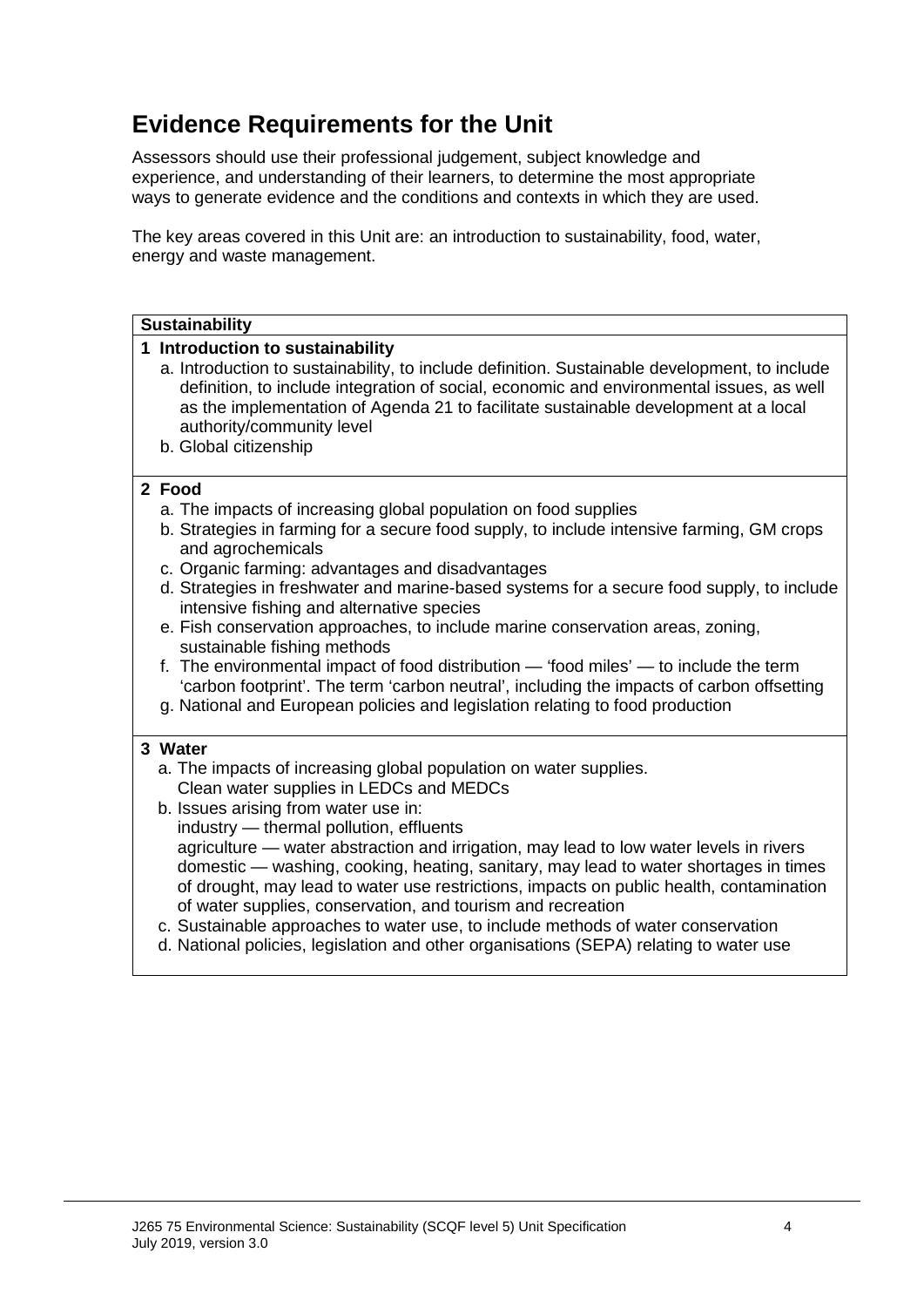#### **4 Energy**

- a. The impacts of increasing global population on energy supplies
- b. Renewable and non-renewable energy sources and issues arising from their use
- c. The enhanced greenhouse effect, to include carbon dioxide and methane and their sources
- d. Sustainable approaches to reducing greenhouse gas emissions
- e. Social, economic and environmental impacts of climate change, including habitat loss, reduction in biodiversity, changes in species distribution, rising sea levels leading to flooding, loss of agricultural land and loss of business
- f. National organisations, policies and legislation relating to energy use

#### **5 Waste management**

- a. Increasing waste production in response to society's demands
- b. Sustainable approaches to managing waste, to include reduce, reuse and recycle
- c. The need for education and personal responsibility
- d. National organisations, policies and legislation relating to waste management

Evidence can be drawn from a variety of sources and presented in a variety of formats. The table below describes the evidence for the Assessment Standards which require exemplification. Evidence may be presented for individual Outcomes or gathered for the Unit as a whole, through combining assessment holistically in a single activity. If the latter approach is used, it must be clear how the evidence covers each Outcome.

| <b>Assessment Standard</b>                                                                                                                                                                                                                                                          | <b>Evidence required</b>                          |  |  |
|-------------------------------------------------------------------------------------------------------------------------------------------------------------------------------------------------------------------------------------------------------------------------------------|---------------------------------------------------|--|--|
| Planning an experiment                                                                                                                                                                                                                                                              | The plan should include:                          |  |  |
|                                                                                                                                                                                                                                                                                     | an aim                                            |  |  |
|                                                                                                                                                                                                                                                                                     | a dependent and independent variable              |  |  |
|                                                                                                                                                                                                                                                                                     | key variables to be kept constant                 |  |  |
|                                                                                                                                                                                                                                                                                     | measurements/observations to be made              |  |  |
|                                                                                                                                                                                                                                                                                     | the resources                                     |  |  |
|                                                                                                                                                                                                                                                                                     | the method including safety considerations        |  |  |
| Presenting results in an appropriate                                                                                                                                                                                                                                                | One format from: table, line graph, chart, key,   |  |  |
| format                                                                                                                                                                                                                                                                              | diagram, flow chart, summary or other appropriate |  |  |
|                                                                                                                                                                                                                                                                                     | format.                                           |  |  |
| Drawing a valid conclusion                                                                                                                                                                                                                                                          | Include reference to the aim.                     |  |  |
| Evaluating experimental procedures                                                                                                                                                                                                                                                  | Suggest an improvement with justification.        |  |  |
| Making accurate statements                                                                                                                                                                                                                                                          | At least half of the statements should be correct |  |  |
|                                                                                                                                                                                                                                                                                     | across the key areas of this Unit.                |  |  |
| Solving problems                                                                                                                                                                                                                                                                    | One of each:                                      |  |  |
|                                                                                                                                                                                                                                                                                     | make generalisation/prediction                    |  |  |
|                                                                                                                                                                                                                                                                                     | select information                                |  |  |
|                                                                                                                                                                                                                                                                                     | process information, including calculations, as   |  |  |
|                                                                                                                                                                                                                                                                                     | appropriate                                       |  |  |
|                                                                                                                                                                                                                                                                                     | analyse information                               |  |  |
| Outcome 2: making accurate statements and solving problems may be combined into one<br>holistic assessment, with marks allocated to each question. In this case, to achieve<br>Outcome 2 the candidate must achieve at least 50% of the marks available in the set of<br>questions. |                                                   |  |  |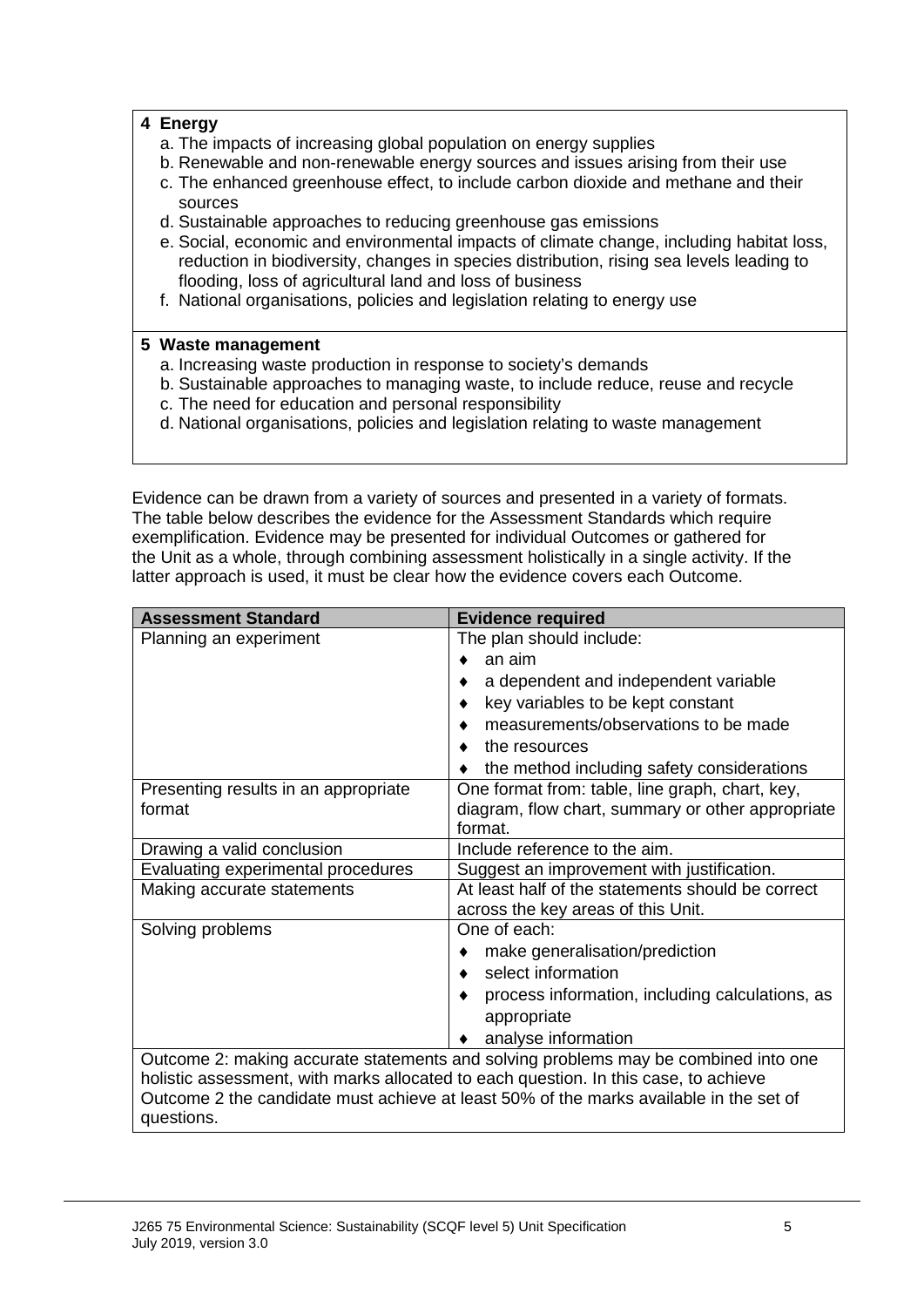Outcome 1: Candidates must achieve at least five out of the six Assessment Standards to achieve a pass.

#### **Transfer of Evidence**

Evidence for the achievement of Outcome 1 for this Unit can be used as evidence for the achievement of Outcome 1 in the Units H24R 75 *Environmental Science: Earths Resources* and H24P 75 *Environmental Science: Living Environment*.

Where Assessment Standard 2.2 is being assessed separately from Assessment Standard 2.1, evidence of achievement of Assessment Standard 2.2 for this Unit can be used as evidence of achievement of Assessment Standard 2.2 in the units H24R 75 *Environmental Science: Earths Resources* H24P 75 *Environmental Science: Living Environment*.

**Note:** this does not apply when Outcome 2 is being assessed holistically.

As Assessment Standard 2.1 (Making accurate statements) relates specifically to the key areas of each Unit, evidence is **not transferable** between the Units for this Assessment Standard.

Exemplification of assessment is provided in *Unit Assessment Support*. Advice and guidance on possible approaches to assessment is provided in the *Unit Support Notes*.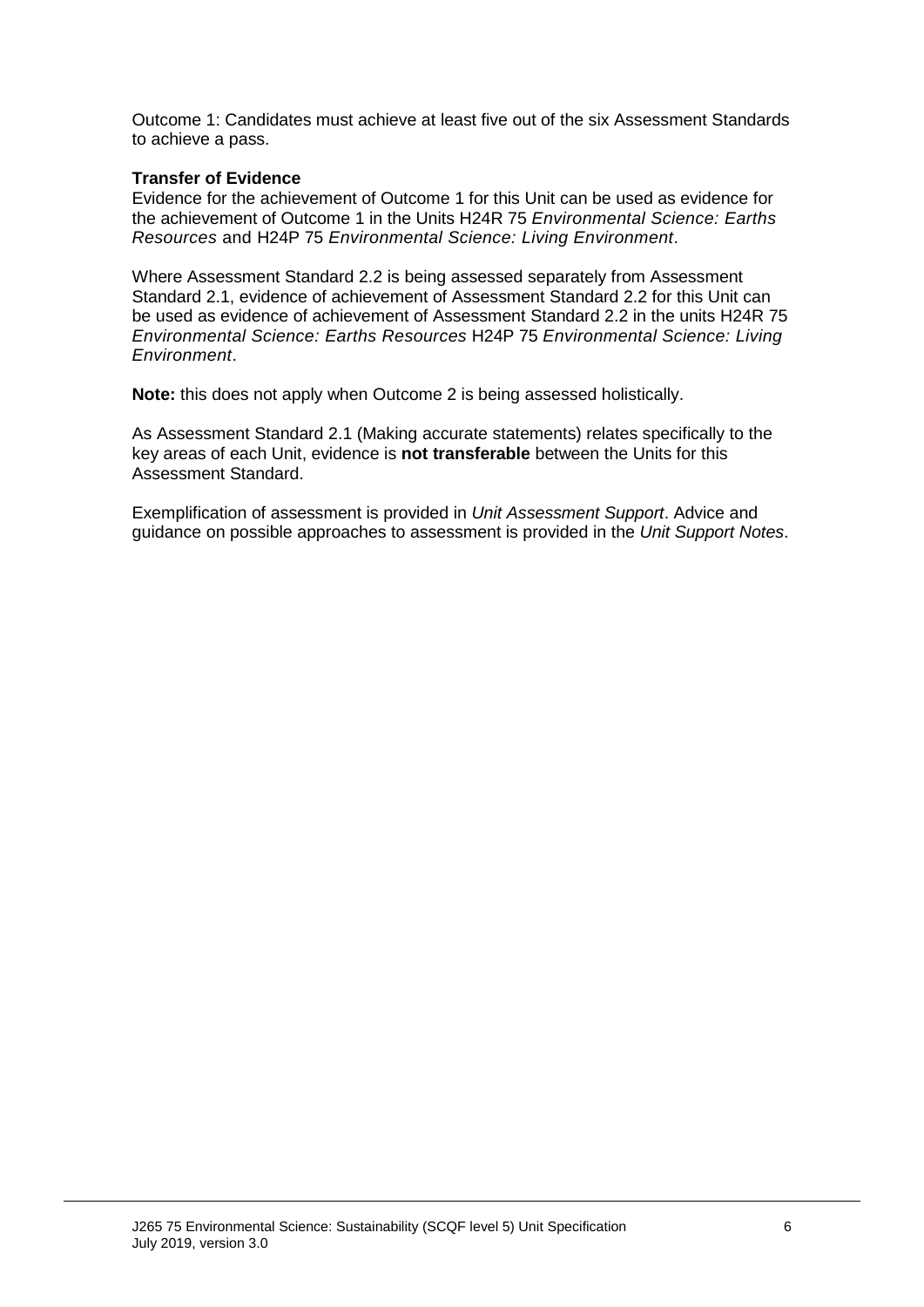## **Development of skills for learning, skills for life and skills for work**

It is expected that learners will develop broad, generic skills through this Unit. The skills that learners will be expected to improve on and develop through the Unit are based on SQA's *Skills Framework: Skills for Learning, Skills for Life and Skills for Work* and drawn from the main skills areas listed below. These must be built into the Unit where there are appropriate opportunities.

#### **2 Numeracy**

- 2.1 Number processes<br>2.2 Money, time and m
- Money, time and measurement
- 2.3 Information handling

#### **4 Employability, enterprise and citizenship**

4.6 Citizenship

#### **5 Thinking skills**

- 5.3 Applying
- 5.4 Analysing and evaluating

Amplification of these is given in SQA's *Skills Framework: Skills for Learning, Skills for Life and Skills for Work.* The level of these skills should be at the same SCQF level of the Unit and be consistent with the SCQF level descriptor. Further information on building in skills for learning, skills for life and skills for work is given in the *Unit Support Notes.*